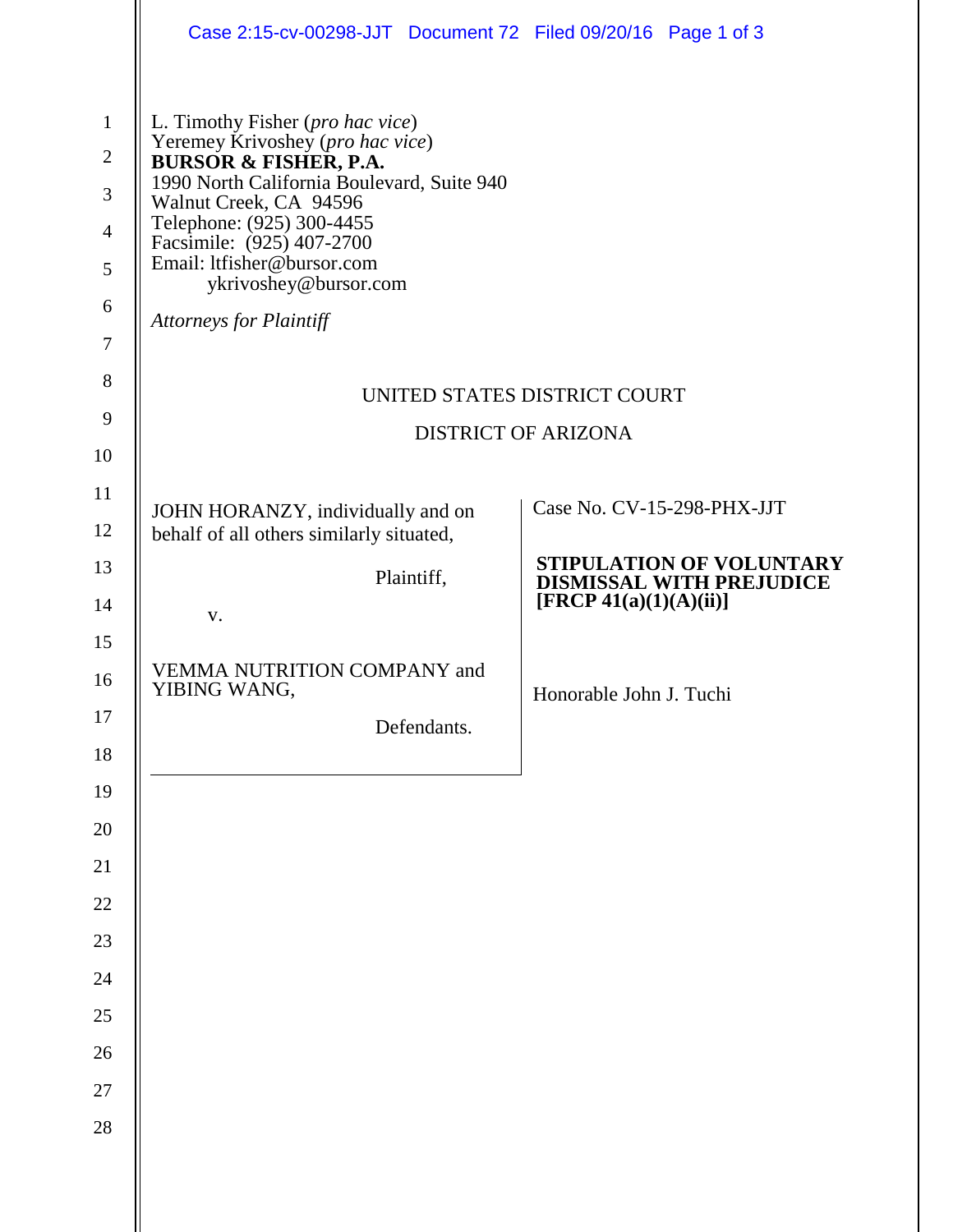Plaintiff John Horanzy ("Plaintiff") and Defendants Vemma Nutrition Company and Yibing Wang ("Defendants"), by and through their respective undersigned attorneys, HEREBY STIPULATE AND AGREE that, pursuant to Federal Rule of Civil Procedure  $41(a)(1)(A)(ii)$ , Plaintiff hereby dismisses all claims in this action against Defendants with prejudice.

## **IT IS SO STIPULATED.**

Respectfully submitted this  $20<sup>th</sup>$  day of September, 2016.

## **BURSOR & FISHER, P.A.**

By: *s/ Yeremey Krivoshey* L. Timothy Fisher (*pro hac vice*) Yeremey Krivoshey (*pro hac vice*)

*Attorneys for Plaintiff*

## **COPPERSMITH BROCKELMAN PLC**

By *s/ Keith Beauchamp (w/ permission)*

Kent Brockelman Keith Beauchamp Shelley Tolman *Attorneys for Defendants*